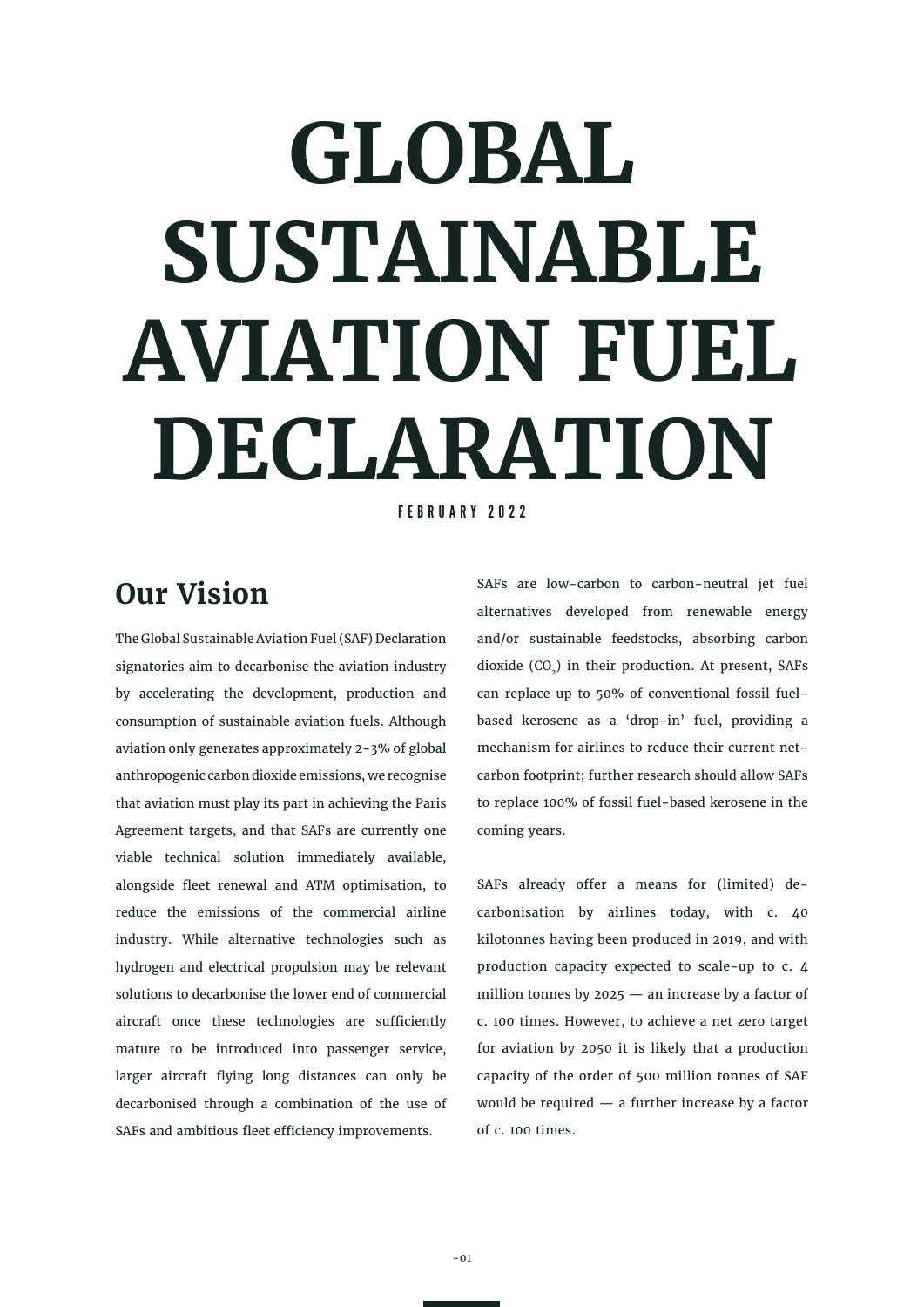The Declaration therefore calls on participants from the aerospace, aviation and fuel value chains to work jointly towards the uptake of sustainable aviation fuel as an essential vector for decarbonisation, with the ambition to ensure a quick and ambitious ramp up over the next ten years. A significant contribution of SAFs to the complete decarbonisation of aviation will require:

- Minimising the production cost of SAFs, allowing us to switch from fossil fuels to SAFs at the lowest incremental cost
- Maximising the availability of SAFs, with an ambition to create an annual production capacity of 500 million tonnes by 2050

It is only by the relentless pursuit of these aims that sustainable fuels will play their full and crucial part in the sector, accelerating de-carbonisation today, and allowing aviation to continue to provide the economic benefits and societal good that it has hitherto generated, but in an environmentally friendly way. The aims will also be enabled by significant progress on efficiency of next-generation engines and aircraft, continuing the industry's improvement in this area over the last 75 years.

### **Our Approach**

Recognising that aviation operates within a complex framework of international regulatory and safety requirements, a large-scale uptake of SAFs will require a collaborative effort from a broad range of organisations, with each playing a different role from research, to production and logistics, to utilisation.

We will need to work progressively towards the expansion of SAFs globally and regionally, with the intention of maintaining a level playing field. The Global SAF Declaration therefore calls on signatories to take on commitments on the following actions:

#### **Aerospace companies**

- Endeavouring to ensure that all new aircraft and engines can use 100% SAF fuel blends from 2030
- Exploring the compatibility of SAFs with existing fleets through dedicated fuel formulations and/or through the evaluation of retrofit modifications for existing aircraft and engines
- Continuing to invest in reducing the fuel consumption of existing and evolutionary new products in order to minimise required SAF volumes
- Conducting research into revolutionary new technologies (e.g., hydrogen, electrical propulsion) to replace current aircraft and engine designs, replacing SAF-burning aircraft where and when technologically feasible, and thereby helping to minimise SAF volumes
- Using SAF for internal operations (e.g., internal logistics, engine tests, etc.)

#### **Fuel companies**

- Developing and industrialising SAF production, with a focus on feedstocks and production paths that do not compete with constrained natural resources
- Building production capacities for SAF supply to contribute to sufficient regional/global supply to achieve targets
- Introduce new pathways that allow mobilisation of broader resources for SAF production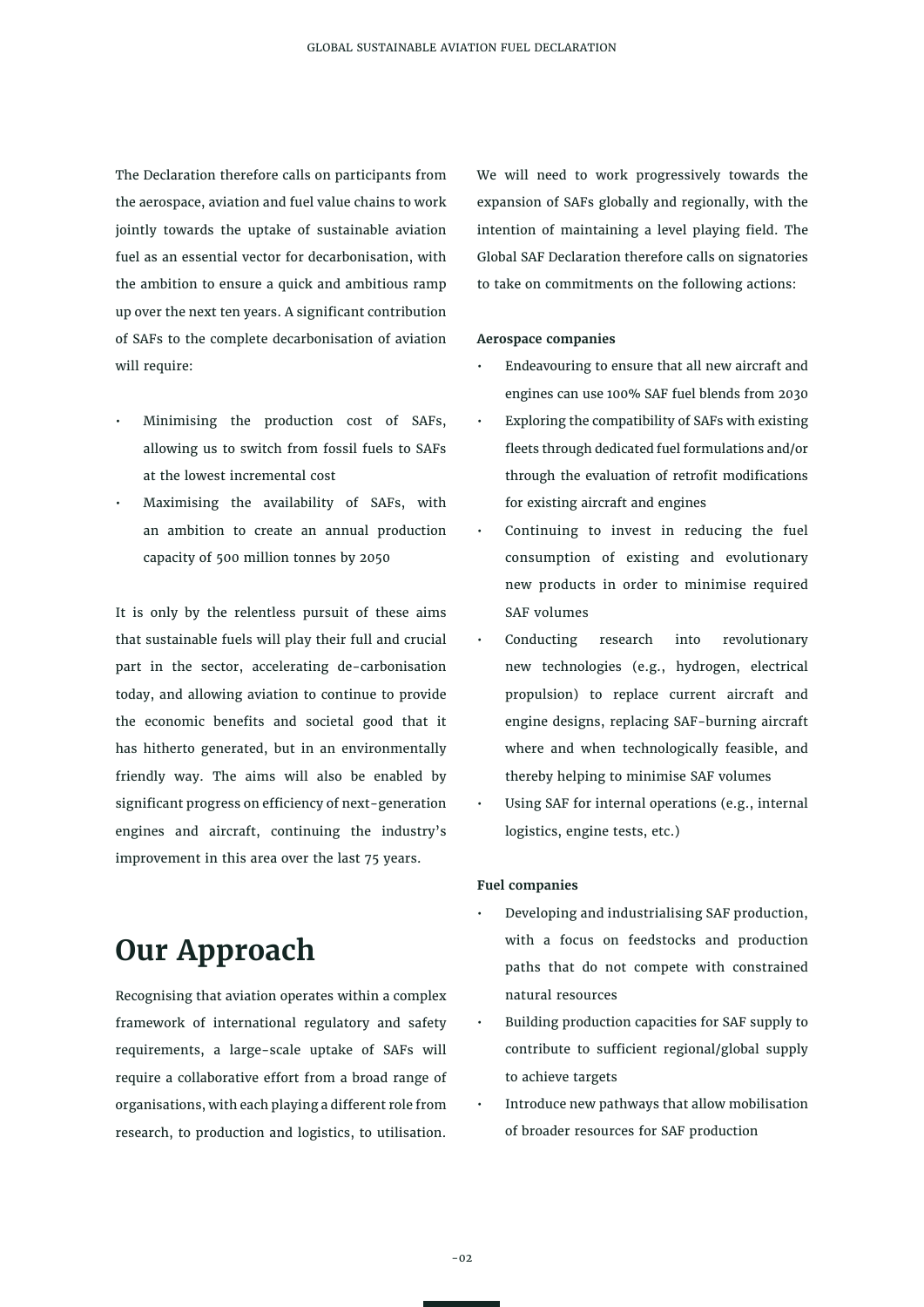#### **Airlines**

• Maximising SAF usage across each airline's network, within the bounds of technical, regulatory, safety, and commercial viability

#### **Airports**

• Ensuring airport infrastructure is adapted to accommodate SAFs, and that on-airport fuelling activities can serve airlines requiring varying SAF blends

#### **Research bodies**

- Conducting research into SAF types and production techniques that maximise output, minimise cost and eliminate negative environmental effects
- Supporting sustainability criteria and associated methodologies to ensure the sustainability of SAF production processes and feedstocks

#### **Aviation airworthiness and safety bodies**

• Facilitating the approval of higher blend percentages and certifying new types of SAF

#### **Corporate members**

• Adapting corporate travel policies in favour of airlines using higher SAF blends where no netzero carbon alternatives exist

The Global SAF Declaration thus brings together many different members and types of organisation. Given the breadth of our membership, both geographically and across the value chain, we acknowledge that each member has unique circumstances, whether environmental, societal, regulatory, legal, commercial, or technical. We

also recognise that specific, actionable objectives, ideally enshrined in company targets, are important to ensure that the actions outlined above are implemented. Thus each member of the SAF Declaration is encouraged to develop specific targets within its individual constraints in order to accelerate the adoption of SAFs.

In parallel, each of us is committed to continue working with existing industry bodies (e.g., ATAG, ICAO and CORSIA, etc.), existing SAF initiatives (e.g., Fuelling Flight Project, Business Aviation Coalition for SAF, WEF Clean Skies for Tomorrow Coalition, etc.) and with governmental initiatives (e.g., the EU Green New Deal, ReFuelEU Aviation, etc.) to make the widespread and rapid adoption of SAFs a reality.